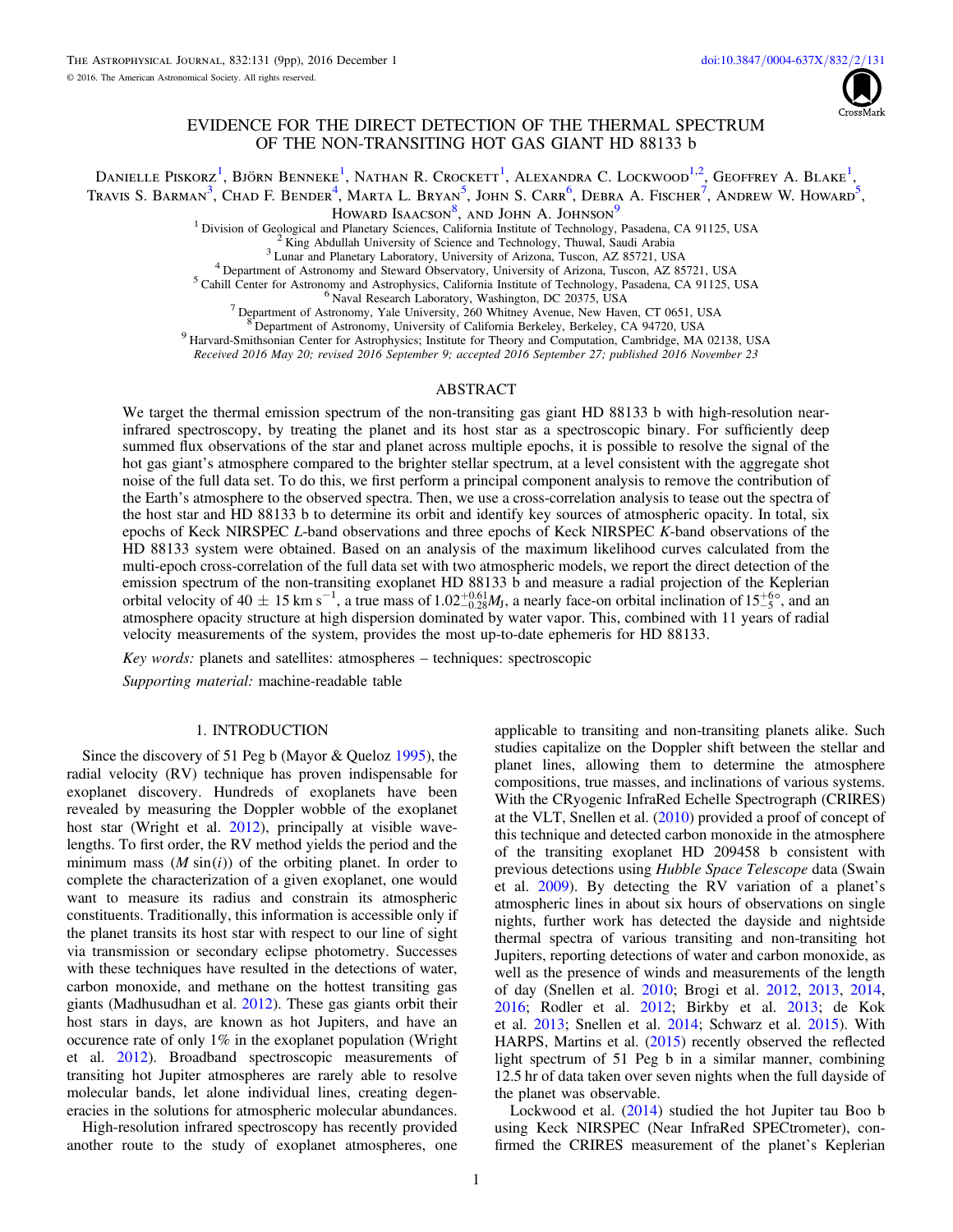<span id="page-1-2"></span>

| HD 88133 RV Measurements      |                                 |                                   |  |  |  |
|-------------------------------|---------------------------------|-----------------------------------|--|--|--|
| Julian Date<br>$(-2,440,000)$ | Radial Velocity<br>$(m s^{-1})$ | $\sigma_{\rm RV}$<br>$(m s^{-1})$ |  |  |  |
| 13014.947812                  | $-21.97$                        | 2.03                              |  |  |  |
| 13015.947488                  | 23.44                           | 2.06                              |  |  |  |
| 13016.952546                  | 20.55                           | 1.91                              |  |  |  |
| 13044.088461                  | 21.71                           | 1.63                              |  |  |  |
| 13044.869410                  | $-24.07$                        | 1.46                              |  |  |  |
| 13045.843414                  | $-31.17$                        | 1.42                              |  |  |  |
| 13046.081308                  | $-19.97$                        | 1.52                              |  |  |  |

Table 1  $RV$  Me

(This table is available in its entirety in machine-readable form.)

orbital velocity, and detected water vapor in the atmosphere of a non-transiting exoplanet for the first time. NIRSPEC was used to observe an exoplanet's emission spectrum over ∼2–3 hr each night across multiple epochs, in order to capture snapshots of the planet's line-of-sight motion at distinct orbital phases. In combination with the many orders of data provided by NIRSPEC's cross-dispersed echelle format and the multitude of hot Jupiter emission lines in the infrared, Lockwood et al. ([2014](#page-8-15)) achieved sufficient signal-to-noise to reveal the orbital properties of tau Boo b via the Doppler shifting of water vapor lines in its atmosphere.

Here, we continue our Keck NIRSPEC direct detection program with a study of the emission spectrum of the hot gas giant HD 88133 b, a system that allows us to test the brightness limits of this method and develop a more robust orbital dynamics model that can be applied to eccentric systems. In Section [2](#page-1-0) we present new (stellar) RV observations of HD 88133 and an updated ephemeris. In Section [3](#page-1-1) we outline our NIRSPEC observations, reduction, and telluric correction method. In Section [4](#page-4-0) we describe the cross-correlation and maximum likelihood analyses, and present the detection of the thermal spectrum of HD 88133 b. In Section [5](#page-6-0) we discuss the implications of this result for the planet's atmosphere and for future observations.

## <span id="page-1-0"></span>2. HIGH-RESOLUTION ECHELLE SPECTROMETER (HIRES) OBSERVATIONS AND RV ANALYSIS

The RV measurements of HD 88133 have been made under the purview of the California Planet Survey (CPS; Howard et al. [2010](#page-8-16)) with the HIRES (Vogt et al. [1994](#page-8-17)) at the W.M. Keck Observatory. Seventeen RV measurements of HD 88133 were published in an earlier study (Fischer et al. [2005](#page-8-18)), and here we extend that data set to 55 individual RV measurements, having a baseline of [1](#page-1-2)1 years (see Table 1). RV data are reduced with the standard CPS HIRES configuration and reduction pipeline (Wright et al. [2004](#page-8-19); Howard et al. [2010](#page-8-16); Johnson et al. [2010](#page-8-20)). Doppler shifts are recovered by comparing to an iodine absorption spectrum and a modeling procedure presented in Butler et al. ([1996](#page-8-21)) and Howard et al. ([2011](#page-8-22)). Processed RV data are shown in Figure [1](#page-1-3).

The RV data are fit using a Markov Chain Monte Carlo technique following Bryan et al. ([2016](#page-8-23)). Eight free parameters (six orbital parameters: the velocity semi-amplitude  $K$ , the period of the orbit  $P$ , the eccentricity of the orbit  $e$ , the argument of periastron  $\omega$ , the true anomaly of the planet at a given time f, and the arbitrary RV zero point  $\gamma$ ; a linear velocity trend  $\dot{\gamma}$ ; and a stellar jitter term  $\sigma$ <sub>jitter</sub> as in Isaacson &

<span id="page-1-3"></span>

Figure 1. RV data from the California Planet Survey with the best-fit stellar RV (primary velocity) curve overplotted in black. The colored points represent the NIRSPEC observations of this planet based on the observation phases and our qualitative expectations of their secondary velocities. The measure radial velocity of HD 88133 is  $32.9^{+1.03}_{-1.03}$  m s<sup>-1</sup>. In the course of this paper, we will show that the most likely value for the Keplerian orbital velocity of HD 88133 b is  $40 \pm 15$  km s<sup>-1</sup>.

Phase  $\phi$  after pericenter

Fischer [2010](#page-8-24)) having uniform priors contribute to the model  $m$ and are simultaneously fit to the data  $v$ . We initiate the MCMC chains at the values published by Fischer et al. ([2005](#page-8-18)), allowing the chains to converge quickly and avoiding degeneracies in  $e$ and  $\omega$ . The likelihood function is given by

$$
\mathcal{L} = \frac{1}{\sqrt{2\pi}\sqrt{\sigma_i^2 + \sigma_{\text{jit}}^2}} \exp\left(-0.5\left(\frac{(v - m)^2}{\sigma_i^2 + \sigma_{\text{jit}}^2}\right)\right) \tag{1}
$$

where  $\sigma_i$  is the instrument error and  $\sigma_{\rm{ijt}}$  is the stellar jitter. The stellar jitter term is added in quadrature to the uncertainty value of each RV measurement. Best-fit orbital elements indicated by this analysis, as well as other relevant system parameters, are included in Table [2,](#page-2-0) and the best-fit velocity curve is shown in the Figure [1](#page-1-3). This represents a substantial improvement to the ephemeris originally published in Fischer et al. ([2005](#page-8-18)). We combine these values with the velocities derived by our NIRSPEC analysis described in Sections [3](#page-1-1) and [4](#page-4-0) to break the  $M \sin(i)$  degeneracy for HD 88133 b.

## <span id="page-1-1"></span>3. NIRSPEC OBSERVATIONS AND DATA REDUCTION

We pursue multi-epoch observations having planetary features shifted with respect to the star's spectrum and the Earth's atmosphere in order to develop techniques that can eventually be used on more slowly moving planets nearer the habitable zone. For nearly synchronously rotating hot Jupiters, near-infrared emission from the dayside is likely to be most readily detectable. This strategy is fundamentally different from that used at CRIRES to date since we do not allow the planet's signal to move across several pixels on the detector during one night of observations.

### 3.1. Observations

Data were taken on six nights (2012 April 1 and 3, 2013 March 10 and 29, 2014 May 14, 2015 April 8) in the L band and three nights (2015 November 21, 2015 December 1, and 2016 April 15) in the  $K$  band in an ABBA nodding pattern with the NIRSPEC instrument at the W.M. Keck Observatory (McLean et al. [1998](#page-8-25)). With a  $0''/4 \times 24''$  slit NIRSPEC has an L-band resolution of 25,000 (30,000 in the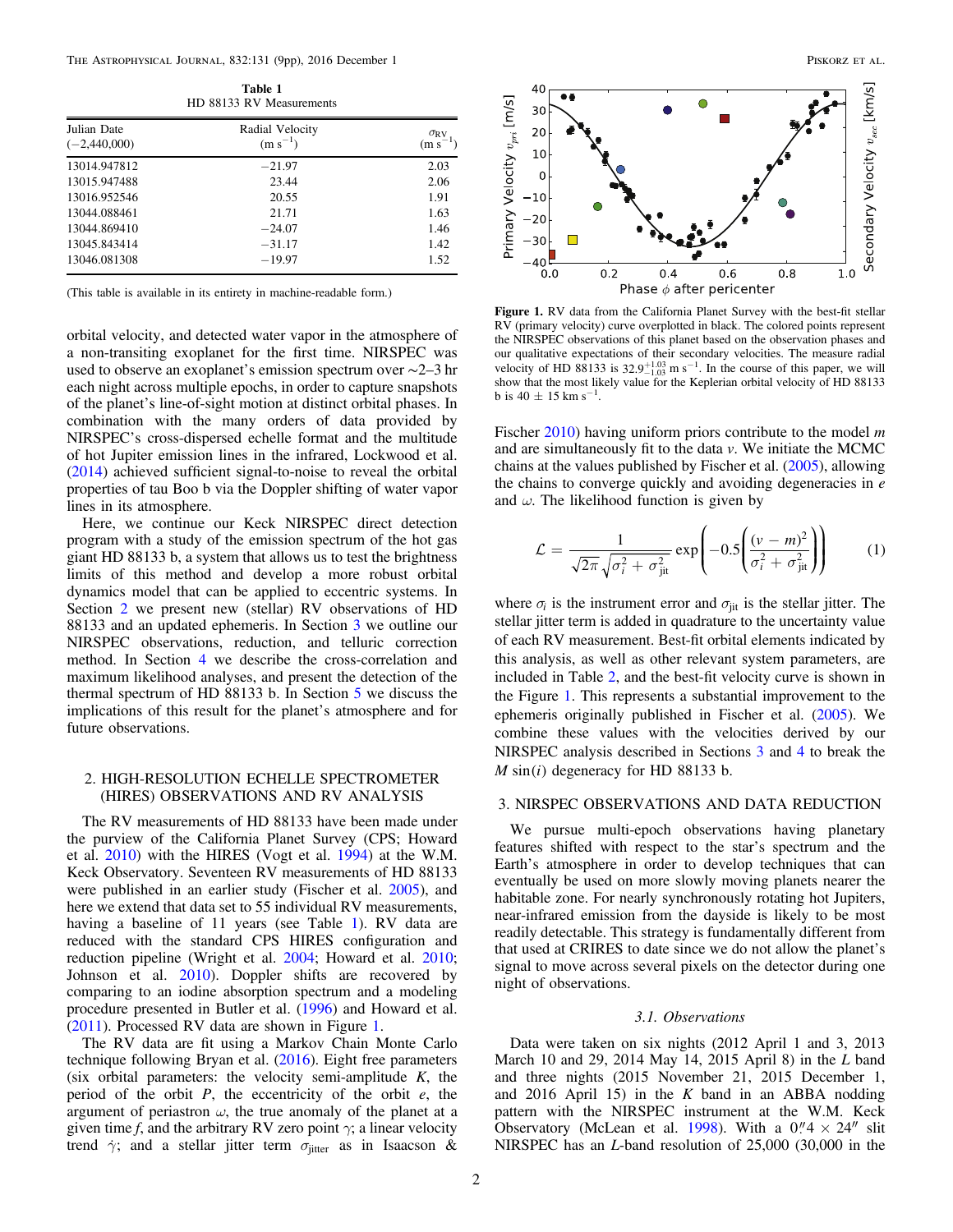Table 2 HD 88133 System Properties

<span id="page-2-0"></span>

| Property                                 | Value                                                            | Reference |  |
|------------------------------------------|------------------------------------------------------------------|-----------|--|
| Stellar                                  |                                                                  |           |  |
| Mass, $M_{st}$                           | $1.18 \pm 0.06$ $M_{\odot}$                                      | (1)       |  |
| Radius, $R_{\rm st}$                     | $1.943 \pm 0.064 R_{\odot}$                                      | (2)       |  |
| Effective temperaure, $T_{\text{eff}}$   | 5438 $\pm$ 34 K                                                  | (1)       |  |
| Metallicity, [Fe/H]                      | $0.330 \pm 0.05$                                                 | (1)       |  |
| Surface gravity, $\log g$                | $3.94 \pm 0.11$                                                  | (1)       |  |
| Rotational velocity, $v \sin i$          | $2.2 \pm 0.5$                                                    | (1)       |  |
| Systemic velocity, $v_{\rm sys}$         | $-3.45 \pm 0.119$ km s <sup>-1</sup>                             | (3)       |  |
| K-band magnitude, $K_{\text{mag}}$       | 6.2                                                              | (4)       |  |
| Velocity semi-amplitude, $K$             | $32.9^{+1.03}_{-1.03}$ m s <sup>-1</sup>                         | (5)       |  |
| RV zero point, $\gamma$                  | $3.08^{+1.51}_{-1.47}$ m s <sup>-1</sup>                         | (5)       |  |
| Velocity trend, $\dot{\gamma}$           | $-0.0013_{-0.0010}^{+0.0009}$ m s <sup>-1</sup> yr <sup>-1</sup> | (5)       |  |
| Stellar jitter, $\sigma_{\text{jitter}}$ | $4.68^{+0.51}_{-0.61}$                                           | (5)       |  |
| Planetary                                |                                                                  |           |  |
| Indicative mass, $M \sin(i)$             | $0.27^{+0.01}_{-0.01}M_{\text{Jup}}$                             | (5)       |  |
| Mass, $M_n$                              | $1.02^{+0.61}_{-0.28}M_{\rm J}$                                  | (6)       |  |
| Inclination, i                           | $15^{+60}_{-5}$                                                  | (6)       |  |
| Semi-major axis, a                       | $0.04691 \pm 0.0008$ au                                          | (7)       |  |
| Period, P                                | $3.4148674^{+4.57e-05}_{-4.73e-05}$                              | (5)       |  |
| Eccentricity, e                          | $0.05_{-0.03}^{+0.03}$                                           | (5)       |  |
| Argument of periastron, $\omega$         | $7.22_{-48.11}^{+31.390}$                                        | (5)       |  |
| Time of periastron, $t_{\text{peri}}$    | 2454641.984 $^{+0.293}_{-0.451}$ JD                              | (5)       |  |
| Phase uncertainty, $\sigma_{f+\omega}$   | 6.34                                                             | (5)       |  |
|                                          |                                                                  |           |  |

References. (1) Mortier et al. ([2013](#page-8-29)), (2) Torres et al. ([2010](#page-8-30)), (3) Chubak et al. ([2012](#page-8-31)), (4) Wenger et al. ([2000](#page-8-32)), (5) from HIRES measurements presented in Section [2,](#page-1-0) (6) from NIRSPEC measurements presented in Sections [3](#page-1-1) and [4,](#page-4-0) and (7) Butler et al. ([2006](#page-8-33)).

K band). Individual echelle orders cover from  $3.4038 - 3.4565$  $3.2567 - 3.3069 / 3.1216 - 3.1698 / 2.997 - 3.044 \mu m$  in the L band and from 2.3447–2.3813/2.2743–2.3096/2.2085–2.2422/  $2.1464 - 2.1788/2.0875 - 2.1188/2.0319 - 2.0619 \,\mu m$  in the K band.

A schematic of the planet's orbit during our observations is given in Figure [2](#page-2-1) assuming the best-fit orbital parameters from our HIRES RV analysis in Section [2](#page-1-0). Details of our observations are given in Table [3](#page-3-0).

### 3.2. Extraction of 1D Spectra

<span id="page-2-3"></span>We flat field and dark subtract the data using a Python pipeline à la Boogert et al. ([2002](#page-8-26)). We extract one-dimensional spectra and remove bad pixels, and calculate a fourth-order polynomial continuum by fitting the data to a model telluric spectrum after the optimal source extraction. For *L*-band data, the wavelength solution (described to the fourth order as  $\lambda = ax^3 + bx^3 + cx + d$ , x is pixel number, and a, b, c, and d are free parameters) is calculated by fitting the data to a model telluric spectrum. However, since telluric lines are generally weaker near 2  $\mu$ m, the wavelength solution for K-band data is calculated by fitting the data to a combination of model telluric and stellar spectra (given that the stellar relative velocity is well known from optical data, and is later confirmed by the crosscorrelation analysis described in Section [4.3](#page-5-0)). We use an adapted PHOENIX model for our model stellar spectrum in the K band, as described in Section [4.1](#page-4-1) (Husser et al. [2013](#page-8-27)). We show one order of reduced L-band spectra in the top panel of Figure [3](#page-3-1). We fit an instrument profile to the data and save it so

<span id="page-2-1"></span>

Figure 2. Top-down schematic of the orbit of HD 88133 b around its star according to the orbital parameters derived by Fischer et al. ([2005](#page-8-18)), Butler et al. ([2006](#page-8-33)), and this work. Each point represents a single epoch's worth of NIRSPEC observations of the system. Circles indicate L-band observations and squares represent  $K$ -band observations. The black arrow represents the line of sight to Earth.

that we may apply it to our stellar and planetary models. This instrument profile is similar to the formulation given in Valenti et al. ([1995](#page-8-28)) and is parameterized as a central Gaussian with four left and four right satellite Gaussians, all with variable widths. Often, the best-fit widths of the third and fourth left and right satellite Gaussians are zero.

### 3.3. Telluric Correction with Principal Component Analysis (PCA)

<span id="page-2-4"></span>In this work, we depart from our traditional methods of division by an atmospheric standard (typically an A star; c.f. Boogert et al. [2002](#page-8-26)) and/or line-by-line telluric correction (modeling atmospheric abundances with the TERRASPEC software; Bender et al. 2012) in favor of a more automated and repeatable technique: PCA. This efficient method of telluric correction was also implemented by de Kok et al. ([2013](#page-8-11)) in their reduction of CRIRES data on HD 189733 b. PCA rewrites a data set in terms of its principal components such that the variance of the data set with respect to its mean or with respect to a model is reduced. The first principal component encapsulates the most variance; the second, the second most, etc. Over the course of an observation, the telluric components should vary the most as the air mass and atmospheric abundances change, and the planet lines should remain approximately constant. Note that we observe for only 2–3 hr at a time and at a lower resolution than CRIRES, so the planet lines do not smear. For a typical Keplerian orbital velocity of a hot Jupiter, we would have to observe for at least four hours to smear the planet lines across the NIRSPEC detector pixels. To remove the telluric lines and any other time-varying effects, we aim to isolate only the strongest principal components.

To perform the PCA, $^{10}$  $^{10}$  $^{10}$  we first reduce our data set in AB pairs and construct a data matrix  $\overline{X}$  having  $\overline{n}$  rows and  $\overline{m}$ 

<span id="page-2-2"></span><sup>10</sup> PCA tutorial, http://[stats.stackexchange.com](http://stats.stackexchange.com/questions/134282/relationship-between-svd-and-pca-how-to-use-svd-to-perform-pca)/questions/134282/ [relationship-between-svd-and-pca-how-to-use-svd-to-perform-pca](http://stats.stackexchange.com/questions/134282/relationship-between-svd-and-pca-how-to-use-svd-to-perform-pca).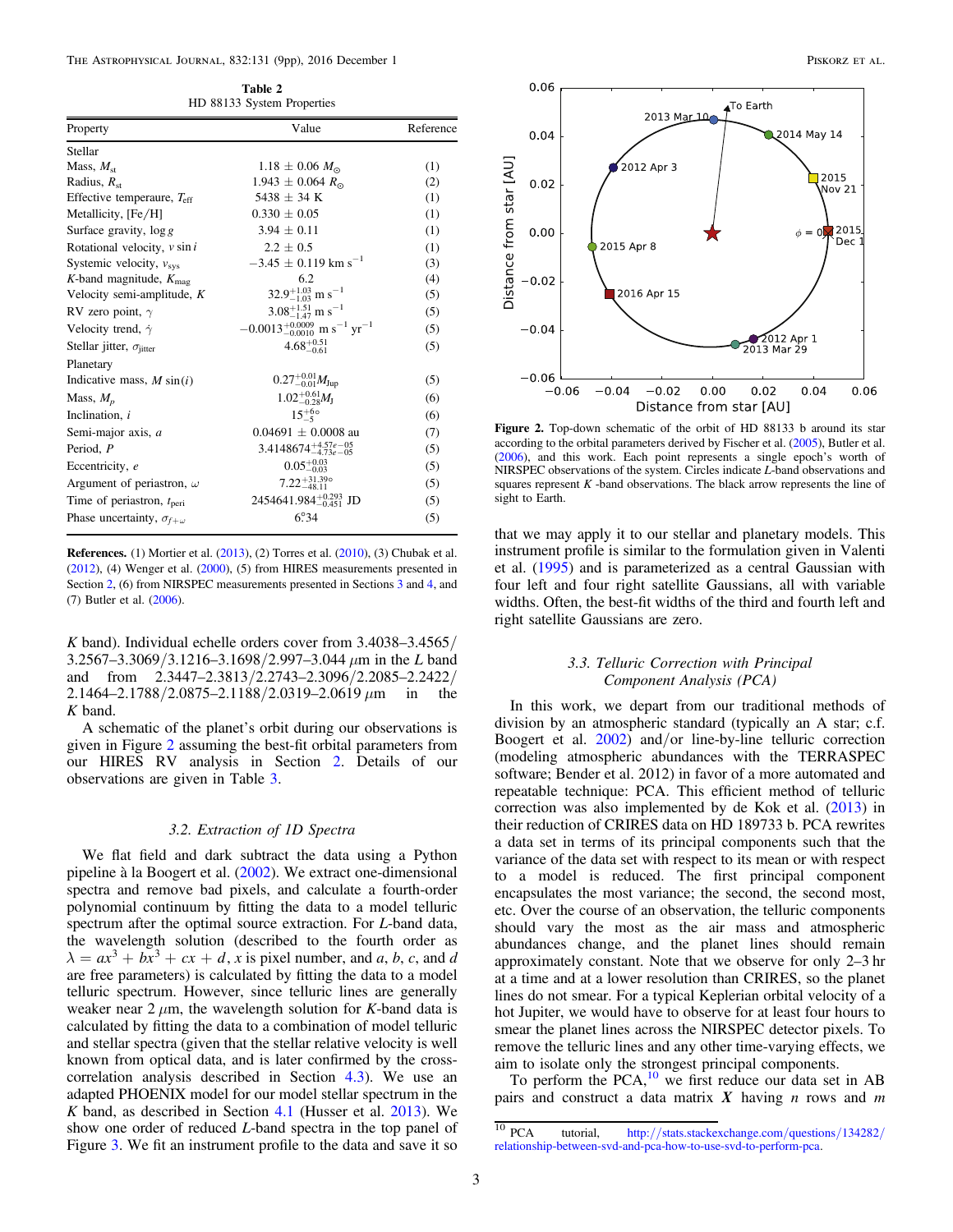Table 3 NIRSPEC Observations of HD 88133 b

<span id="page-3-0"></span>

| Date                       | Julian Date<br>$(-2,440,000 \text{ days})$ | Mean Anomaly $M$<br>$(2\pi \text{ rad})$ | True Anomaly f<br>$(2\pi \text{ rad})$ | Barycentric Velocity $v_{\text{bary}}$<br>$(km s^{-1})$ | Integration Time<br>(minutes) | $S/N_{L,K}$ <sup>a</sup> |
|----------------------------|--------------------------------------------|------------------------------------------|----------------------------------------|---------------------------------------------------------|-------------------------------|--------------------------|
| L band $(3.0-3.4 \mu m)$   |                                            |                                          |                                        |                                                         |                               |                          |
| 2012 Apr 1                 | 16018.837                                  | 0.89                                     | 0.86                                   | $-20.96$                                                | 140                           | 1680                     |
| 2012 Apr 3                 | 16020.840                                  | 0.48                                     | 0.48                                   | $-21.66$                                                | 140                           | 2219                     |
| 2013 Mar 10                | 16361.786                                  | 0.29                                     | 0.33                                   | $-11.59$                                                | 180                           | 2472                     |
| 2013 Mar 29                | 16380.726                                  | 0.84                                     | 0.80                                   | $-19.70$                                                | 150                           | 1812                     |
| 2014 May 14                | 16791.796                                  | 0.18                                     | 0.22                                   | $-29.27$                                                | 120                           | 1694                     |
| 2015 Apr 8                 | 17120.835                                  | 0.50                                     | 0.50                                   | $-23.01$                                                | 160                           | 2938                     |
| K band $(2.0-2.4 \ \mu m)$ |                                            |                                          |                                        |                                                         |                               |                          |
| 2015 Nov 21                | 17348.129                                  | 0.06                                     | 0.68                                   | 29.95                                                   | 60                            | 2701                     |
| 2015 Dec 1                 | 17358.117                                  | 0.96                                     | 0.62                                   | 29.25                                                   | 60                            | 2823                     |
| 2016 Apr 15                | 17166.300                                  | 0.54                                     | 0.53                                   | $-29.15$                                                | 80                            | 2466                     |

 $^{\text{a}}$  S/N<sub>L</sub> and S/N<sub>K</sub> are calculated at 3.0  $\mu$ m and 2.1515  $\mu$ m, respectively. Each S/N calculation is for a single channel (i.e., resolution element) for the whole observation.

<span id="page-3-1"></span>

Figure 3. Data reduction and telluric correction process. (A) One order of a reduced AB pair of HD 881333 data taken on 2013 March 29 in the L band, with a best-fit telluric spectrum overplotted with a green dashed line. (B) The first principal component in arbitrary units of this time series of data which encapsulates changes in the stellar spectrum as the air mass varies during the observation. (C) The second principal component in arbitrary units which describes changes in abundances of telluric species. (D) The third principal component in arbitrary units which encompasses changes in plate scale. (E) Telluric-corrected data with the first five principal components removed shown in black. This is the data used for the cross-correlation analysis described in Section [4](#page-4-0). Overplotted in orange is the stellar spectrum of HD 88133 adapted from the PHOENIX stellar library (Husser et al. [2013](#page-8-27)).

columns, where  $n$  is the number of AB pairs and  $m$  is the number of pixels (1024 for individual NIRSPEC echelle orders). We linearly interpolate sub-pixel shifts between nods when aligning the AB pairs on the matrix grid, and then calculate the residual matrix  $\bf{R}$  according to

$$
\boldsymbol{R}_{ij} = \frac{\boldsymbol{X}_i - \boldsymbol{M}}{\sigma_j} \tag{2}
$$

where i is the row number, j is the column number,  $M$  is either the mean of  $X_i$  or a telluric model, and  $\sigma_i$  is the standard deviation of the values in column  $j$ . We guide our PCA with a telluric model for  $M$  (rather than the mean of  $X_i$ ) that uses baseline values for water vapor,  $\frac{11}{12}$  $\frac{11}{12}$  $\frac{11}{12}$  $\frac{11}{12}$  $\frac{11}{12}$  carbon dioxide,  $\frac{12}{12}$  and methane<sup>[13](#page-3-4)</sup> abundances. For *L*-band data, baseline values for ozone from a reference tropical model are also included for the orders ranging from 3.12–3.17 and 3.26–3.31  $\mu$ m. Next we calculate the covariance matrix  $C$  of our mean-normalized data such that

$$
C = \frac{R^T R}{n - 1}.
$$
 (3)

A singular value decomposition of the covariance matrix is then performed to find the principal components:

$$
C = USV^T \tag{4}
$$

where  $U$  contains the left singular vectors (or the eigenvectors), *S* is a diagonal matrix of the singular values (or the eigenvalues), and *V* contains the right singular vectors. The first three eigenvectors, or principal components, for a 3.12–3.17  $\mu$ m order taken on 2013 March 29 are shown in Figure [3](#page-3-1). The first component recovers changes in the total systemic signal with air mass; the second encapsulates changes in abundances of telluric species, resulting in adjustments to line cores and wings; and the third describes changes to the plate scale. Higher-order components typically reflect instrumental fringing and other small effects.

We reconstruct the time-varying portion of each AB spectrum by combining the first  $k$  principal components of the data set, given by  $U_k S_k$ , where  $U_k$  is the first k columns of  $U$ and  $S_k$  is the  $k \times k$  upper-left part of *S*. Rank-k data,  $X_k$ , can be built as

$$
X_k = U_k S_k U_k^T. \tag{5}
$$

<span id="page-3-3"></span>

<span id="page-3-2"></span> $\frac{11}{11}$  Caltech Submillimeter Observatory, http://[cso.caltech.edu](http://cso.caltech.edu/tau/)/tau/.<br><sup>12</sup> Earth System Research Laboratory at Mauna Loa, ftp://[aftp.cmdl.noaa.](ftp://aftp.cmdl.noaa.gov/products/trends/co2/co2_weekly_mlo.txt) gov/products/trends/co2/[co2\\_weekly\\_mlo.txt.](ftp://aftp.cmdl.noaa.gov/products/trends/co2/co2_weekly_mlo.txt) <sup>13</sup> Earth System Research Laboratory at Mauna Loa, ftp://[ftp.cmdl.noaa.](ftp://ftp.cmdl.noaa.gov/data/greenhouse_gases/ch4/in-situ/surface/mlo/ch4_mlo_surface-insitu_1_ccgg_DailyData.txt)

<span id="page-3-4"></span>gov/data/[greenhouse\\_gases](ftp://ftp.cmdl.noaa.gov/data/greenhouse_gases/ch4/in-situ/surface/mlo/ch4_mlo_surface-insitu_1_ccgg_DailyData.txt)/ch4/in-situ/surface/mlo/ch4\_mlo\_surface[insitu\\_1\\_ccgg\\_DailyData.txt.](ftp://ftp.cmdl.noaa.gov/data/greenhouse_gases/ch4/in-situ/surface/mlo/ch4_mlo_surface-insitu_1_ccgg_DailyData.txt)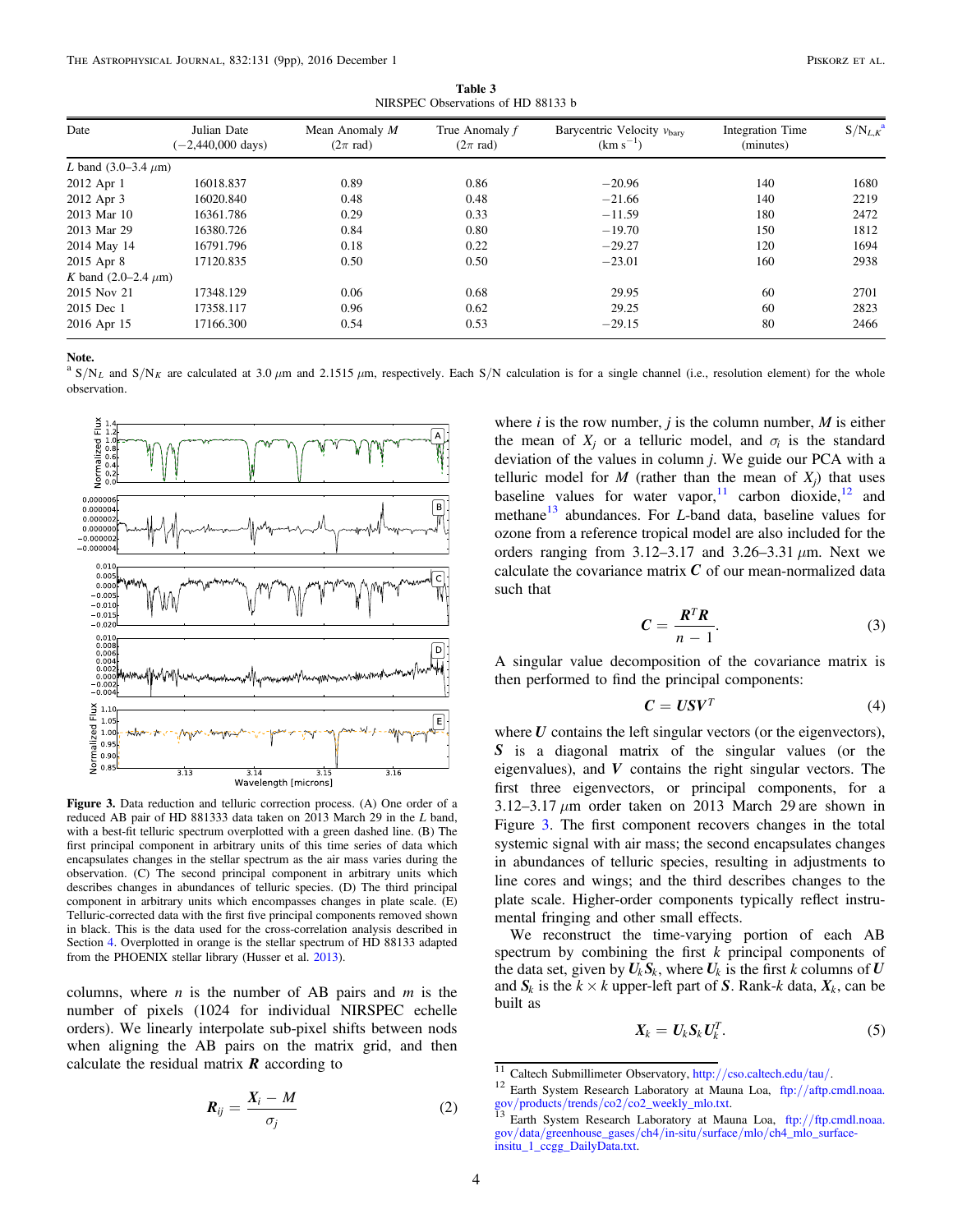To produce a telluric-corrected spectrum,  $X_{\text{corr},i}$ , each row  $X_i$  of *X* is divided by its corresponding un-mean normalized row in *X<sup>k</sup>*,*<sup>i</sup>*:

$$
X_{\text{corr},i} = \frac{X_i}{X_{k,i}\sigma_j + M}.\tag{6}
$$

Finally, we collapse the rows of data in  $X_{\text{corr}}$  and clip regions of substantial telluric absorption  $($ >75%). Depending on the order, anywhere between 30% and 60% of the data is removed by clipping out strong features. This results in a single high signal-to-noise spectrum for each night of observations. The final telluric-corrected spectrum for 2013 March 29 is given in the final panel of Figure [3](#page-3-1).

The version of PCA described here diverges from the approach outlined in de Kok et al. ([2013](#page-8-11)), which used PCA to determine the eigenvectors making up the light curves in each spectral channel. Our formulation calculates the eigenvectors comprising each observed spectrum. We also guide our principal component analysis with a telluric model. The equivalent for de Kok et al. ([2013](#page-8-11)) would have been to guide the PCA with vectors for air mass, water vapor content, etc.

For data taken in the L band, we find that PCA can reliably correct for the Earth's atmosphere for all orders of data. However, for  $K$ -band data, we cannot effectively remove the dense, optically thick telluric forest of  $CO<sub>2</sub>$  lines in the order spanning from 2.03 to 2.06  $\mu$ m, and we omit this wavelength range from subsequent analysis.

It is essential to determine the efficacy of PCA in removing telluric signatures and further ensure that we are not removing the planet's signal as well. Since ∼99.9% of the variance is explained by the first principal component, we find that the following results are roughly consistent when different numbers of principal components are removed from the data. We calculate the percent variance removed by each component and, if we assume the planet signal is on the order of  $10^{-5}$  of the total signal, then for most cases we would have to remove about 15 components to delete the planet signal. We have experimented with incrementally removing up to 10 principal components as input to the subsequent analysis; the results and conclusions presented below use data with the first five principal components removed.

#### 4. NIRSPEC DATA ANALYSIS AND RESULTS

<span id="page-4-0"></span>We run a two-dimensional cross-correlation analysis (TOD-COR algorithm; Zucker & Mazeh [1994](#page-8-34)) to find the optimum shifts for the stellar and planetary spectra entwined in our telluric- and instrument-corrected data. This requires accurate model stellar and planet spectra.

### 4.1. Model Stellar Spectrum

<span id="page-4-1"></span>Our synthetic stellar spectrum is a PHOENIX model (Husser et al. [2013](#page-8-27)) interpolated to match the published effective temperature  $T_{\text{eff}}$ , surface gravity  $\log g$ , and metallicity  $[Fe/H]$  of HD 88133 listed in Table [2.](#page-2-0) As HD 88133 has a  $\nu \sin i < 5$  km s<sup>-1</sup>, instrumental broadening dominates, and we convolve the stellar model with the instrumental profile calculated in Section [3.2](#page-2-3).

### 4.2. Model Planetary Spectrum

We have computed the high-resolution thermal emission spectrum of HD 88133 b using both the SCARLET

<span id="page-4-2"></span>

Figure 4. Forward models for the planetary atmosphere of HD 88133 b produced by the PHOENIX and SCARLET models drawn at instrument resolution. Note that the flux calculated by the SCARLET model is shifted downward by 0.3 for clarity. Features shown here are principally due to water vapor. The correlation coefficient between these two models at zero-lag is 0.92.

(Benneke [2015](#page-8-35)) and PHOENIX (Barman et al. [2001,](#page-8-36) [2005](#page-8-37)) frameworks. An example of one order of our L-band planet models is shown in Figure [4.](#page-4-2) Both models compute the thermal structure and equilibrium chemistry of HD 88133 b given the irradiation provided by the host star. Models are computed for a cloud-free atmosphere with solar elemental composition (Asplund et al. [2009](#page-8-38)) at a resolving power of  $R > 250$  K, and assume perfect heat redistribution between the day and night sides. The model spectra are subsequently convolved with the instrumental profile derived in Section [3.2](#page-2-3) (Figure [4](#page-4-2)). We find consistent results for both models despite minor differences in the molecular line lists used.

The SCARLET model considers the molecular opacities of  $H<sub>2</sub>O$ , CH<sub>4</sub>, NH<sub>3</sub>, HCN, CO, CO<sub>2</sub>, and TiO from the hightemperature ExoMol database (Tennyson & Yurchenko [2012](#page-8-39)), and  $O_2$ ,  $O_3$ , OH,  $C_2H_2$ ,  $C_2H_4$ ,  $C_2H_6$ ,  $H_2O_2$ , and  $HO_2$  from the HITRAN database (Rothman et al. [2009](#page-8-40)). Absorption by the alkali metals (Li, Na, K, Rb, and Cs) is modeled based on the line strengths provided in the VALD database (Piskunov et al.  $1995$ ) and H<sub>2</sub>-broadening prescription provided in Burrows & Volobuyev ([2003](#page-8-42)). Collision-induced broadening from  $H_2/H_2$  and  $H_2/He$  collisions is computed following Borysow ([2002](#page-8-43)).

Unlike SCARLET, PHOENIX is a forward-modeling code that converges to a solution based on traditional model atmosphere constraints (hydrostatic, chemical, radiative-convective, and local thermodynamic equilibrium) for an assumed elemental composition. The PHOENIX model uses similar opacities as SCARLET (for example, most of the latest line lists from ExoMol and HITRAN). Additional line data for metal hydrides come from Dulick et al. ([2003](#page-8-44) and references therein). Broadening of alkali lines follows Allard et al. ([2003](#page-8-45)). These differences are of only minor importance for this study because SCARLET and PHOENIX use the same water line list and water opacity dominates the spectral features across the spectral range of our observations (Figure [4](#page-4-2)).

Based on the effective temperatures of the planet and the star, the photometric contrast  $\alpha_{phot}$  (defined as the ratio of the planet flux to the stellar flux) is on the order of  $10^{-4}$ . This is also a rough upper bound for the spectroscopic contrast  $\alpha_{\text{spec}}$ . Since the cross-correlation analyses described in Section [4.3](#page-5-0) are not very sensitive to contrast ratios, varying the value of  $\alpha_{\rm spec}$  does not change our conclusions on the RV of the planet, and thus the system inclination (Lockwood et al. [2014](#page-8-15)). However, the specific value of  $\alpha_s$  does affect our conclusions on the composition and structure of the planet's atmosphere. That is, the overall velocity structure of the cross-correlation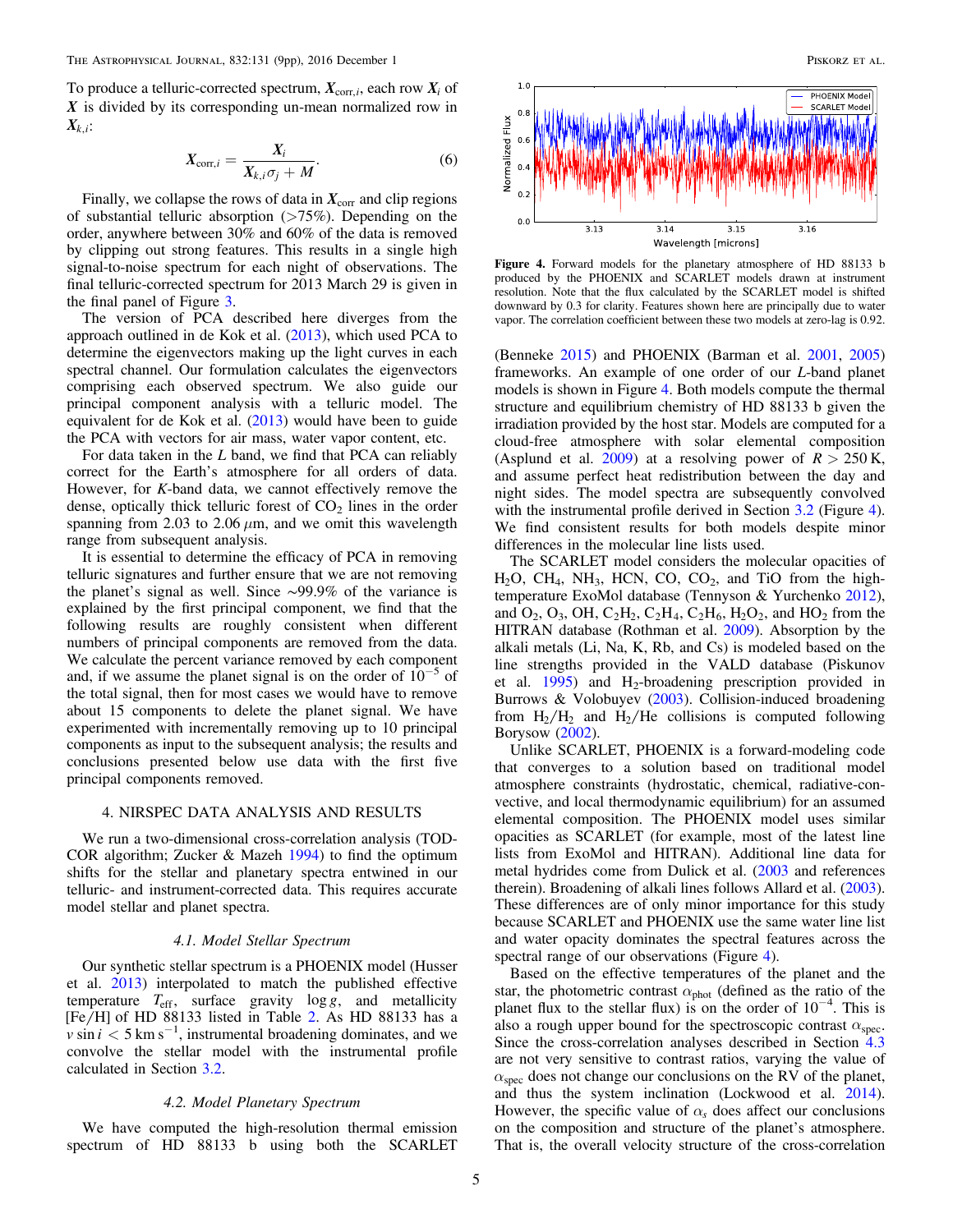surface is not much affected by  $\alpha_{\rm spec}$ , although the size and structure of the final maximum likelihood peak near the planet's signature will be.

### 4.3. Two-dimensional Cross-correlation

<span id="page-5-0"></span>Each order of data for each epoch is cross-correlated with the model predictions to determine the cross-correlation function (CCF) using the TODCOR algorithm (Zucker & Mazeh [1994](#page-8-34)). This calculation results in a two-dimensional array of correlation values for shifts in the velocities of the star and planet.

In testing our models, we find that the correlation coefficient between our stellar and planet models for the two orders spanning from 2.31 to  $2.38 \mu m$  is generally an order of magnitude higher than the same correlation coefficient in any other order in the  $L$  or  $K$  band, and so we omit them from this study. This behavior is due to the strong correlation between stellar and planetary CO at  $R = 30,000$ . HD 88133 has an effective temperature of 5438 K and its CO band (and especially the CO band head at  $2.295 \mu m$  is extremely prominent. The K-band data analysis that follows is only performed on the three orders spanning from 2.10 to 2.20  $\mu$ m. The main absorbers in this region include carbon dioxide and water vapor.

For each night's observation, we combine the CCF's of each order with equal weighting to produce the maximum likelihood curves shown in Figure [5](#page-5-1). Lockwood et al. ([2014](#page-8-15)) showed that the CCF is proportional to the log of the likelihood. At each epoch, we can easily retrieve and confirm the stellar velocity, as shown by the single strong peak in panel A of Figure [5.](#page-5-1) The stellar velocity is dominated by the barycentric velocity at the time of observation and the systemic velocity of HD 88133. We are insensitive to the reflex motion of the star, which is on the order of  $0.01 \text{ km s}^{-1}$ .

The retrieval of the planet velocity  $v_{\text{sec}}$  is more complex, as evidenced by the multiple peaks in panels B–J of Figure [5,](#page-5-1) and requires combining the data from multiple epochs. Though there are many peaks and troughs in the maximum likelihood curves produced for each night's observation (Figure [5](#page-5-1)), only one peak per night represents the properly registered correlation of the data with the model planetary spectrum. This is not to say that most of the maximum likelihood peaks in Figure [5](#page-5-1) are spurious; rather, they are the results of unintended systematic structure in the cross-correlation space.

### 4.4. Planet Mass and Orbital Solution

<span id="page-5-2"></span>The orbit of HD 88133 b is slightly eccentric, and we calculate the velocity  $v_{\text{sec}}$  of the planet for a given epoch as a function of its true anomaly  $f$  according to

$$
v_{\rm sec}(f) = K_p(\cos(f + \omega) + e \cos \omega) + \gamma \tag{7}
$$

where  $K_p$  is the planet's Keplerian orbital velocity,  $\omega$  is the longitude of periastron measured from the ascending node, e is the eccentricity of the orbit, and  $\gamma$  is the combined systemic and barycentric velocities at the time of the observation. We test a range of orbital velocities from  $-150$  to  $150 \text{ km s}^{-1}$  in steps of 1 km s−<sup>1</sup> , and in turn test a range of planet masses and orbital inclinations. Figure [6](#page-6-1) shows the maximum log likelihood versus the planet's Keplerian orbital velocity.

When the six maximum likelihood curves produced from L-band data (panels B–G in Figure [5](#page-5-1)) are combined with equal

<span id="page-5-1"></span>

Figure 5. Maximum likelihood functions for each observational epoch. (A) Maximum likelihood function of the stellar velocity shift of data taken on 2013 March 29. The black vertical dashed line indicates the expected stellar velocity shift. (B)–(G) Maximum likelihood function of  $v_{\text{sec}}$  for L-band data from 3.0 to 3.4 μm taken on 2012 April 1 and 3, 2013 March 10 and 29, 2014 May 14, and 2015 April 8, respectively. (H)–(J) Maximum likelihood function of  $v_{\text{sec}}$  for Kband data from 2.10 to 2.20  $\mu$ m taken on 2012 November 21, 2015 December 1, and 2016 April 15, respectively. Note that in (B)–(J), the blue dashed curve shows the maximum likelihood function for the PHOENIX model, the red curve shows the maximum likelihood function for the SCARLET model, and the gray vertical dashed lines indicate the planetary velocity shift on that date given an orbital solution having  $K_P = 40 \text{ km s}^{-1}$ . Based on  $\sigma_{f+\omega}$ , the error on the calculated planetary velocity shift is about 1.2 km s<sup>−1</sup> .

weighting according to Equation ([7](#page-5-2)), we see that the most likely value for the radial projection of the planet's Keplerian orbital velocity  $K_P$  is 41 ± 16 km s<sup>-1</sup>. These error bars are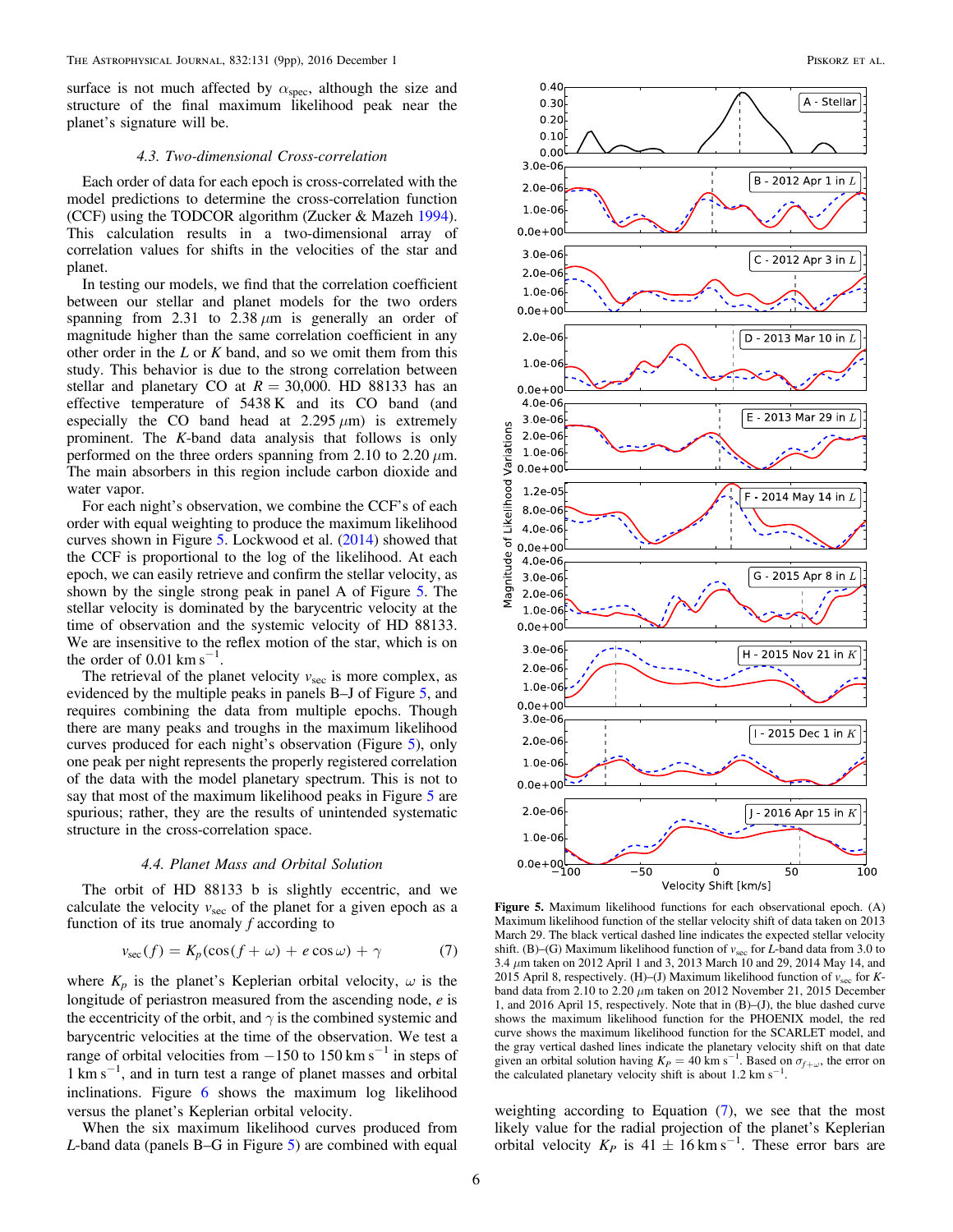<span id="page-6-1"></span>

Figure 6. Normalized log likelihood as a function of Keplerian orbital velocity  $K<sub>P</sub>$ . Note that the vertical axes cannot be directly compared, and the color scheme is the same as Figure [5.](#page-5-1) (A) Normalized log likelihood curve for six nights of L-band data from 3.0 to 3.4  $\mu$ m. (B) Normalized log likelihood curve for three nights of K-band data from 2.10 to 2.20  $\mu$ m. (C) Normalized log likelihood for all epochs and orders of NIRSPEC data used in panels (A) and (B). The gray region represents the  $1\sigma$  error bars determined by jackknife sampling for data cross-correlated with the SCARLET model. (D) Normalized log likelihood curve for six nights of L-band data cross-correlated with shuffled planetary spectra.

calculated as in Lockwood et al. ([2014](#page-8-15)) by fitting a Gaussian to the likelihood peak and reporting the value of  $\sigma$ , assuming all the points on the maximum likelihood curve are equally weighted. We deduce that the peak in the likelihood curve based on the PHOENIX model at  $~\sim 60~{\rm km\,s}^{-1}$  does not represent the planet's velocity, and we prove this in Section [5.1.](#page-6-2) The same calculation applied to the three nights of  $K$ -band data (panels H–J in Figure [5](#page-5-1)) suggests that  $K_P$  is 32  $\pm$  12 km s<sup>-1</sup>.

The combination of all nine nights of data yields  $K_P = 40 \pm 15$  km s<sup>-1</sup>. It is this value of  $K_P$  that we use to calculate the secondary velocity curve shown in the bottom panel of Figure [2.](#page-2-1) The peak near  $K_P = 40 \text{ km s}^{-1}$  is consistent between the two planet models cross-correlated with the data. Here, given the full suite of data, we calculate error bars on the individual points with jackknife sampling. One night's worth of data is removed from the sample and the maximum likelihood calculation is repeated. The standard deviation of each point among the resulting eight maximum likelihood curves is proportional to the error bars on each point on the maximum likelihood curve.

We note that error bars calculated by jackknife sampling and shown in Figure [6](#page-6-1) are merely an estimate. In fact, for the Gaussian fit, the reduced chi-squared value (chi-squared divided by the number of degrees of freedom) is 0.1, indicating that the error bars are overestimated. This can be explained by the fact that there is high variance between jackknife samples, driving a high standard deviation and therefore large error bars. To examine this behavior further, we fit a Gaussian distribution (indicating the presence of a planetary signal) and a flat line (indicating no planetary signal), and determine the significance of the signal. As in Kass & Raftery ([1995](#page-8-46)), we define the Bayes factor  $B$  to be the ratio of likelihoods between two models, in this case the likelihood of the Gaussian distribution compared to the likelihood of the straight line. 2 ln *B* must be greater than 10 for a model to be very strongly preferred.

For the Gaussian distribution compared to the straight line, 2 ln *B* is nearly 430, indicating the the Gaussian approximation to the signal at  $40 \text{ km s}^{-1}$  is significantly stronger than a flat line. Even if our error bars are overestimated, they are likely not overestimated by a factor of 100. Combining  $K_P$  with the parameters given in Table [2](#page-2-0), a  $K_P$  of 40  $\pm$  15 km s<sup>-1</sup> implies that the true mass of HD 88133 b is  $1.02^{+0.61}_{-0.28}M_J$  and its orbital inclination is  $15^{+6<sub>o</sub>}$ .

Note that the values of  $v<sub>sec</sub>$  implied by the most likely value of  $K_P$  often, but do not always, correspond with peaks in the maximum likelihood curves for each night, as indicated by the vertical gray dashed lines in Figure [5](#page-5-1). Especially for nights having a small line of sight velocity, planetary lines may be lost in the telluric and/or stellar cross-correlation residuals.

#### 5. DISCUSSION

### 5.1. Tests of the Orbital Solution

<span id="page-6-2"></span><span id="page-6-0"></span>We first check our detection of HD 88133 b's emission spectrum at a  $K_P$  RV projection of 36 km s<sup>-1</sup> by varying the spectroscopic contrast  $\alpha_{\rm spec}$  uniformly with orbital phase. We tested nine values of  $\alpha_{\text{spec}}$  from 10<sup>-7</sup> to 10<sup>-3</sup>, and find that the maximum likelihood peak near  $40 \text{ km s}^{-1}$  is robust for  $\alpha_{\rm spec} \geqslant 10^{-5.5}$ .

We create a "shuffled" planetary model by randomly rearranging chunks of each planetary atmosphere model. If the maximum likelihood peak at 36 km s<sup> $-1$ </sup> in the L band data is real, then cross correlating our data with a "shuffled" planetary model (which has no coherent planet information) should show little to no peak at the expected  $K<sub>P</sub>$ . And, indeed, the data-"shuffled" planetary model cross-correlation shows no peak at 40 km s<sup>-1</sup> while the peak at ~60 km s<sup>-1</sup> remains for the L-band PHOENIX model (see Panel D of Figure [6](#page-6-1)).

We also check our results by varying the orbital elements of the system. We obtain roughly the same values for Keplerian orbital velocity (within the error bars) for various combinations of eccentricities down to ∼0 and arguments of perihelion within 20° of the reported value. Our results are most sensitive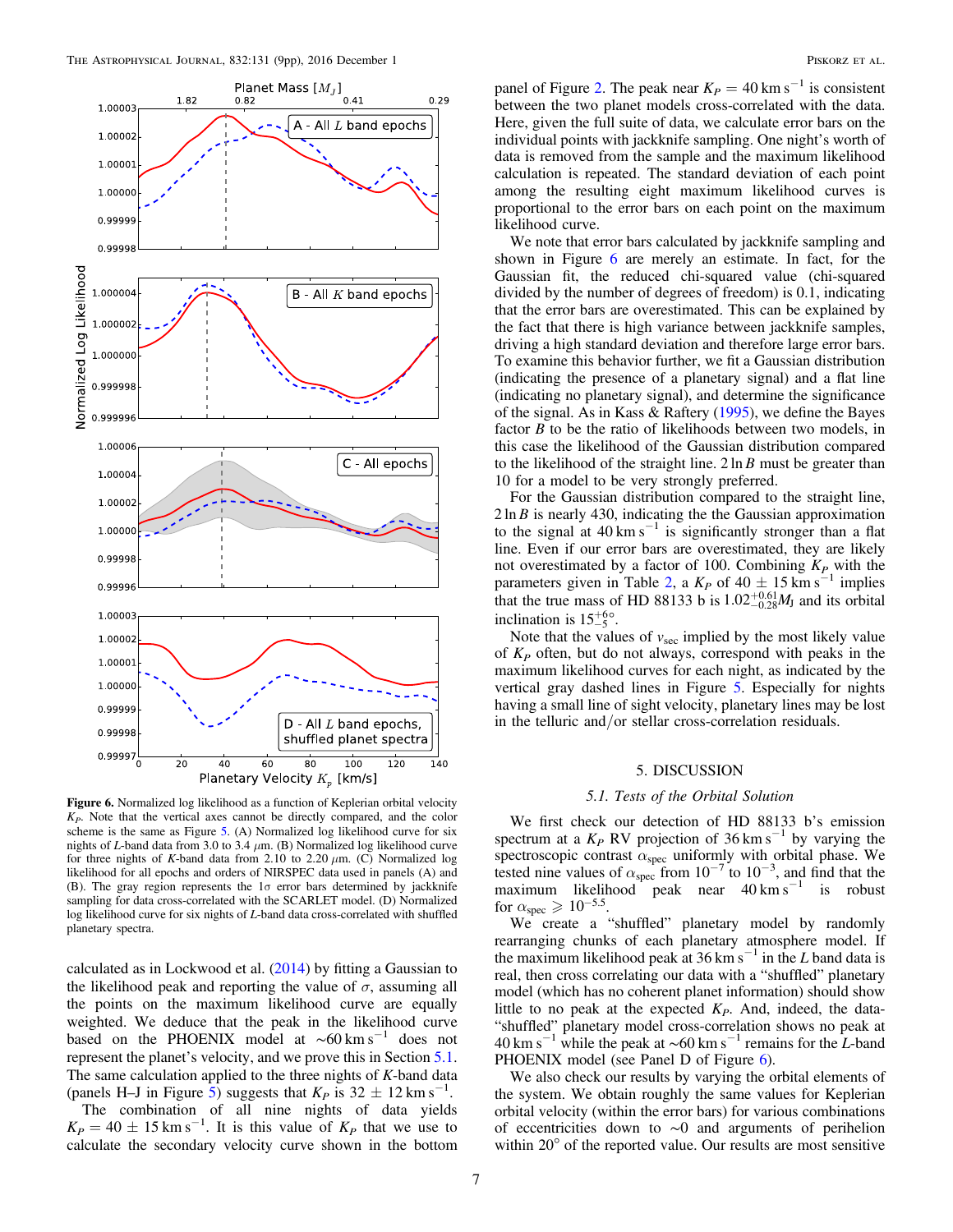to these orbital elements as they affect the calculations of the true anomaly and secondary velocity, and therefore the positions of the dashed vertical lines in each epoch's maximum likelihood curve shown in Figure [5.](#page-5-1) Even with a different ephemeris, so long as the dotted vertical lines are near their current peaks, we obtain a comparable final result for the Keplerian orbital velocity of the system.

We note that as HD 88133 b's orbit is slightly eccentric, it is not truly tidally locked. Calculations following Hut ([1981](#page-8-47)) suggest that the planet spins about 10% faster than synchronous. Our strategy prefers that the planet be tidally locked so that as much of the planet's (dayside) emission as possible is captured when the planet has a high line of sight velocity relative to the star.

Finally, we reprocessed the tau Boo b data published by Lockwood et al. ([2014](#page-8-15)) with the methods presented in Section [3](#page-1-1). The specific departure from Lockwood et al. ([2014](#page-8-15)) is the use of PCA to correct for telluric features in the data (Section [3.3](#page-2-4)). Our analysis of five nights of L-band data recovers a projected Keplerian orbital velocity of  $121 \pm 8 \text{ km s}^{-1}$ , a mass of  $5.39^{+0.38}_{-0.24} M_J$ , and an orbital inclination of  $50^{+3\circ}_{-4}$  for tau Boo b. This is in good agreement with Lockwood et al. ([2014](#page-8-15)) ( $K_P = 111 \pm 5$  km s<sup>-1</sup>) as well as Brogi et al. ([2012](#page-8-5)) ( $K_P = 110 \pm 3.2$  km s<sup>-1</sup>) and Rodler et al. ([2012](#page-8-9))  $(K_P = 115 \pm 11 \text{ km s}^{-1})$ , thereby validating our PCAbased methods.

#### 5.2. Observation Notes

The peak in log likelihood produced solely from L-band data (panel A of Figure  $6$ ) is an order of magnitude larger than the peak produced solely from  $K$ - band data, though the values of  $K_P$  preferred by each data set are consistent. Although the single channel signal-to-noise ratio for our data is greater in the  $K$  band than in the  $L$  band, we only observe HD 88133 in  $K$  for three nights and only use three orders of data in our final crosscorrelation analysis, whereas we observe in  $L$  for six nights and use all four orders of data. Furthermore, six nights of L-band observations on Keck yields an aggregate shot noise of ∼800,000 for all epochs and all wavelength bins, suggesting that the detection of a planet having a spectroscopic contrast down to  $10^{-5}$  is feasible.

Additionally, we attempt to detect the planet's CO band near 2.295  $\mu$ m and find that effectively separating the stellar spectrum from the planet's is a complex process. Future observations should consider avoiding the CO band head and focusing on the CO comb (low- to moderate- angular momentum P and R branches) itself, particularly the regions between the stellar lines where shifted planetary CO should be present. These intermediate regions have  $\Delta v \sim 60 \text{ km s}^{-1}$ , which is certainly sufficient for the detection of shifted planetary CO and especially so given the high-resolution of the next generation of cross-dispersed infrared echelle spectrographs, including iSHELL and the upgraded CRIRES and NIRSPEC instruments.

# 5.3. The Spectrum of HD 88133

We took the opportunity during our reprocessing of the tau Boo b data to evaluate the required accuracy of the stellar model. The original Lockwood et al. ([2014](#page-8-15)) analysis was performed with a stellar spectrum using a MARCS solar model with adjustments made to specific line parameters. We re-run

the analysis with a PHOENIX model for tau Boo. The correct stellar velocity at each observation epoch is still recovered and the final result for the planet's  $K_P$  remains unchanged. This suggests that, for the sake of detecting the planet's spectrum and thus the planet's velocity, a detailed model of the star is not necessarily required; however, a refined stellar spectrum will be critical for learning about the planet's atmosphere in detail.

#### 5.4. The Atmosphere of HD 88133 b

Acquisition of both  $L$ - and  $K$ -band NIRSPEC data provides a unique opportunity to constrain the atmosphere of HD 88133 b. Generally, the spectroscopic contrast is dominated by water vapor in the L band and by carbon monoxide and other species in the  $K$  band. Ultimately, the shape of the log likelihood peak in Figure [6](#page-6-1) will provide information about the structure of the atmosphere (e.g., Snellen et al. [2010](#page-8-3) and Brogi et al. [2016](#page-8-8)) and even information about the planet's rotation rate (e.g., Snellen et al. [2014](#page-8-12) and Brogi et al. [2016](#page-8-8)).

We do not presently consider orbital phase variations in atmosphere dynamics, radiative transfer, and the resulting spectral signatures from the day to night sides of the hot Jupiter. We plan to examine detailed properties of HD 88133 b's atmosphere in a future study.

### 6. CONCLUSION

We report the detection of the emission spectrum of the nontransiting exoplanet HD 88133 b using high-resolution nearinfrared spectroscopy. This detection is based on the combined effect of thousands of narrow absorption lines, predominantly water vapor, in the planet's spectrum. We find that HD 88133 b has a Keplerian orbital velocity of 40  $\pm$  15 km s<sup>-1</sup>, a true mass of  $1.02^{+0.61}_{-0.28}M_J$ , and a nearly face-on orbital inclination of  $15^{+60}_{-5}$ .

Direct detection of hot Jupiter atmospheres via this approach is limited in that it cannot measure the absolute strengths of molecular lines, relative to the photometric contrast. Thus, this method will yield degeneracies between the vertical atmospheric temperature gradients and absolute molecular abundance ratios, but the relative abundances of species should be better constrained. For transiting planets having Spitzer data, it should be possible to better measure absolute abundances by comparing Spitzer eclipse depths and the output of our crosscorrelation analyses using various planetary atmosphere models.

With the further refinement of this technique and with the improved future implementation of next-generation spectrometers and coronagraphs, especially on the largest optical/ infrared telescopes, we are optimistic that this method may be extended to the characterization of terrestrial atmospheres at Earth-like semimajor axes. This paper shows progress in that direction by presenting an algorithm capable of removing telluric lines while preserving planet lines even if the planet does not move significantly during the observations.

The authors would like to thank Heather Knutson for helpful discussions throughout the preparation of this manuscript. The authors wish to recognize and acknowledge the very significant cultural role and reverence that the summit of Maunakea has always had within the indigenous Hawaiian community. We are most fortunate to have the opportunity to conduct observations from this mountain. The data presented herein were obtained at the W.M. Keck Observatory, which is